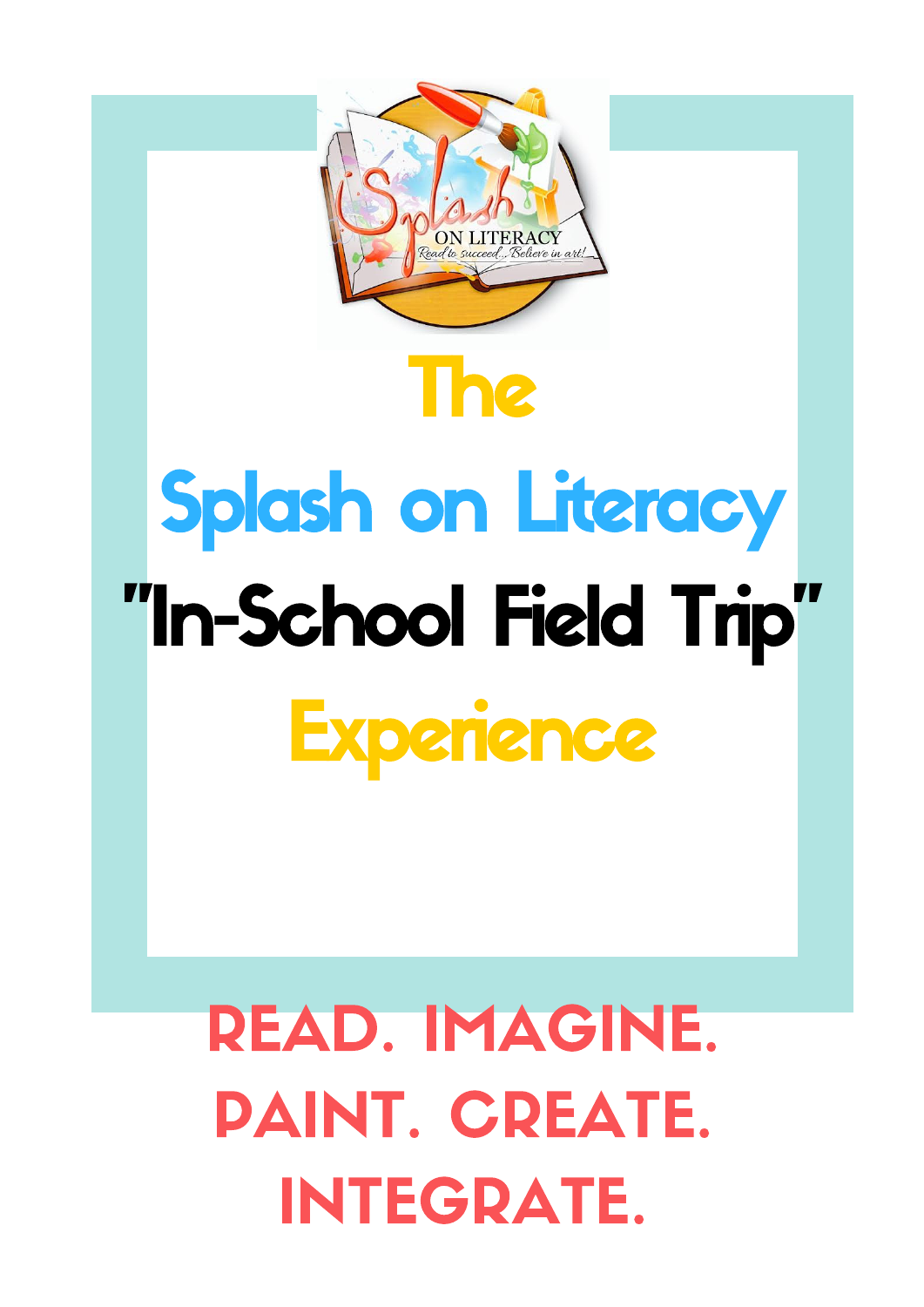

# OUR GOAL

#### SPLASHING LITERACY INTO A MASTERPIECE OF LEARNING BY INTEGRATING READING & ART.

#### THE BEST OF BOTH WORLDS IN 1 UNIQUE EXPERIENCE.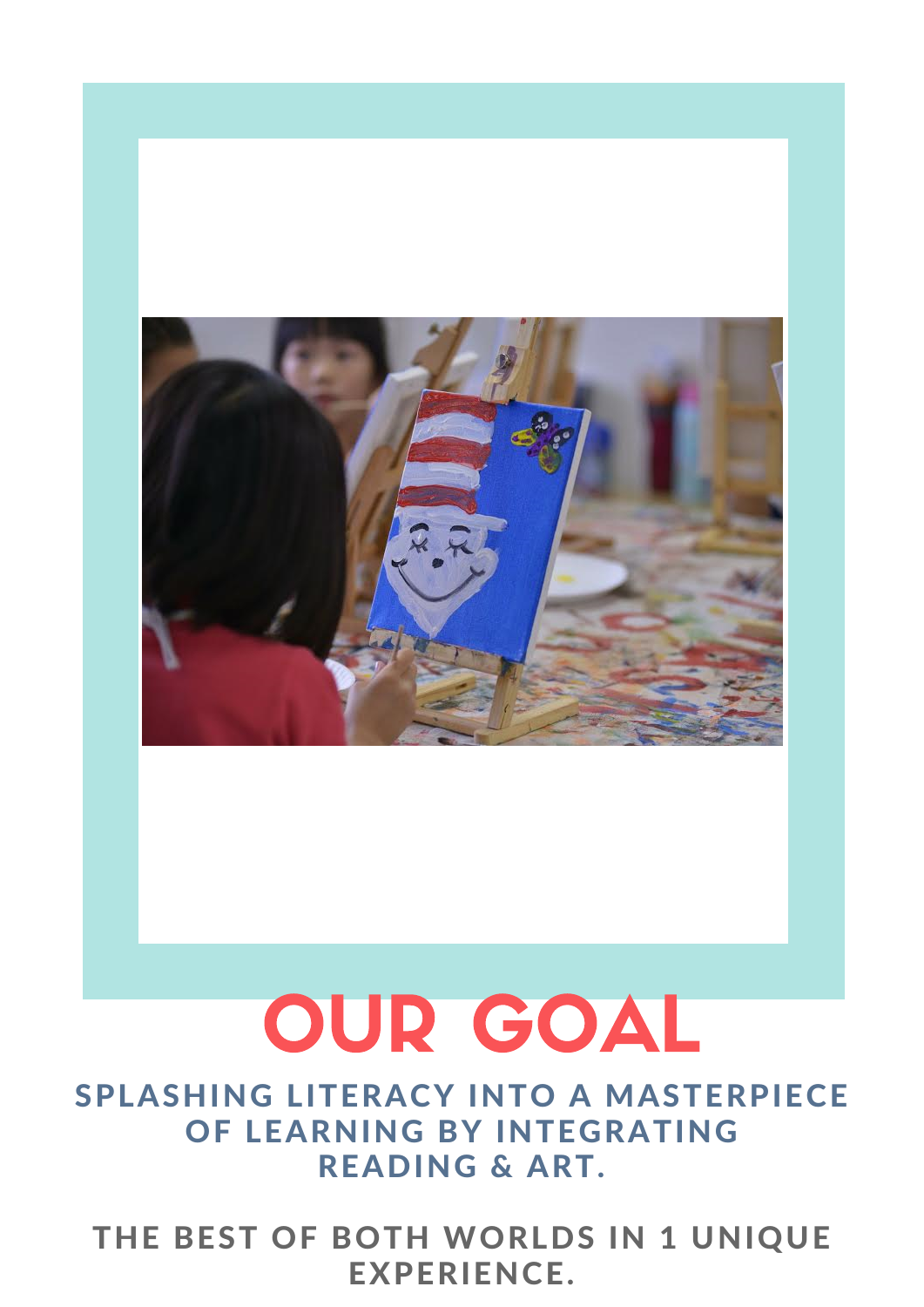We come to you! 1. READ, IMAGINE: Your students will explore one of our Interactive Read-Aloud Adventures. We will email book options at least 1 weeks before the field trip date or you may choose a book of your choice. 2. INTEGRATE

Fostering a love for reading through art integration. 3. PAINT, CREATE: **Students will create** a masterpiece by engaging in an interactive GUIDED canvas painting session.

### HOW IT WORKS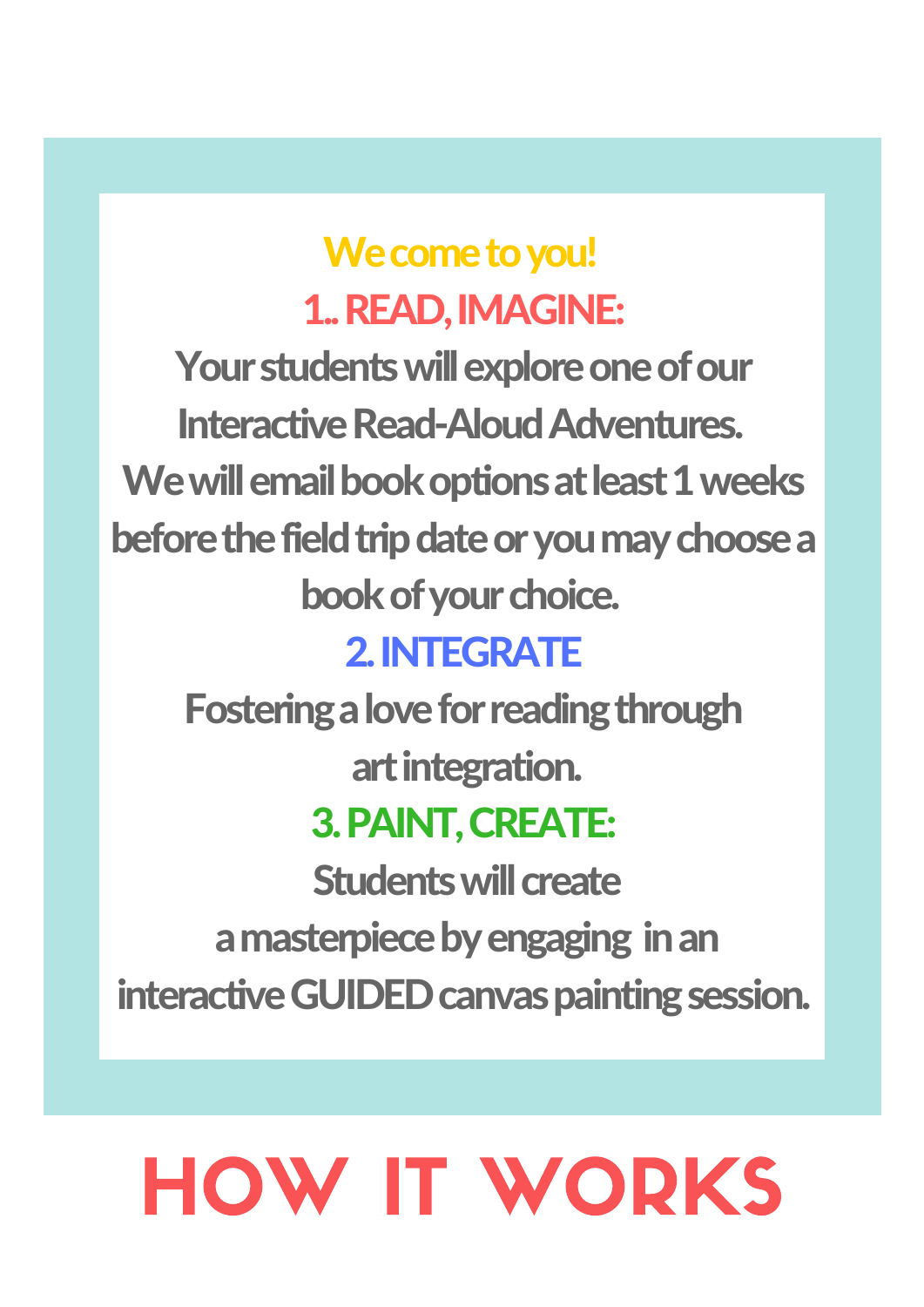- Max. Number of Students per Session 25 -Number of Sessions on Field Trip Day Upto3 sessions/classes -Estimated Session Time: 45mins- 1hour - Field Trip Time/Days: Tuesday-Wednesday-Thursday-Friday 9:00 am (In-School Field Trip) 3:00pm(After-SchoolEnrichment)

(Wewillarrive30minutesbefore scheduled event to set up.)

-Each child will go home with an unique masterpiece.

*Weareflexible.Timecanbemodified.*

# FIELD TRIP DAY